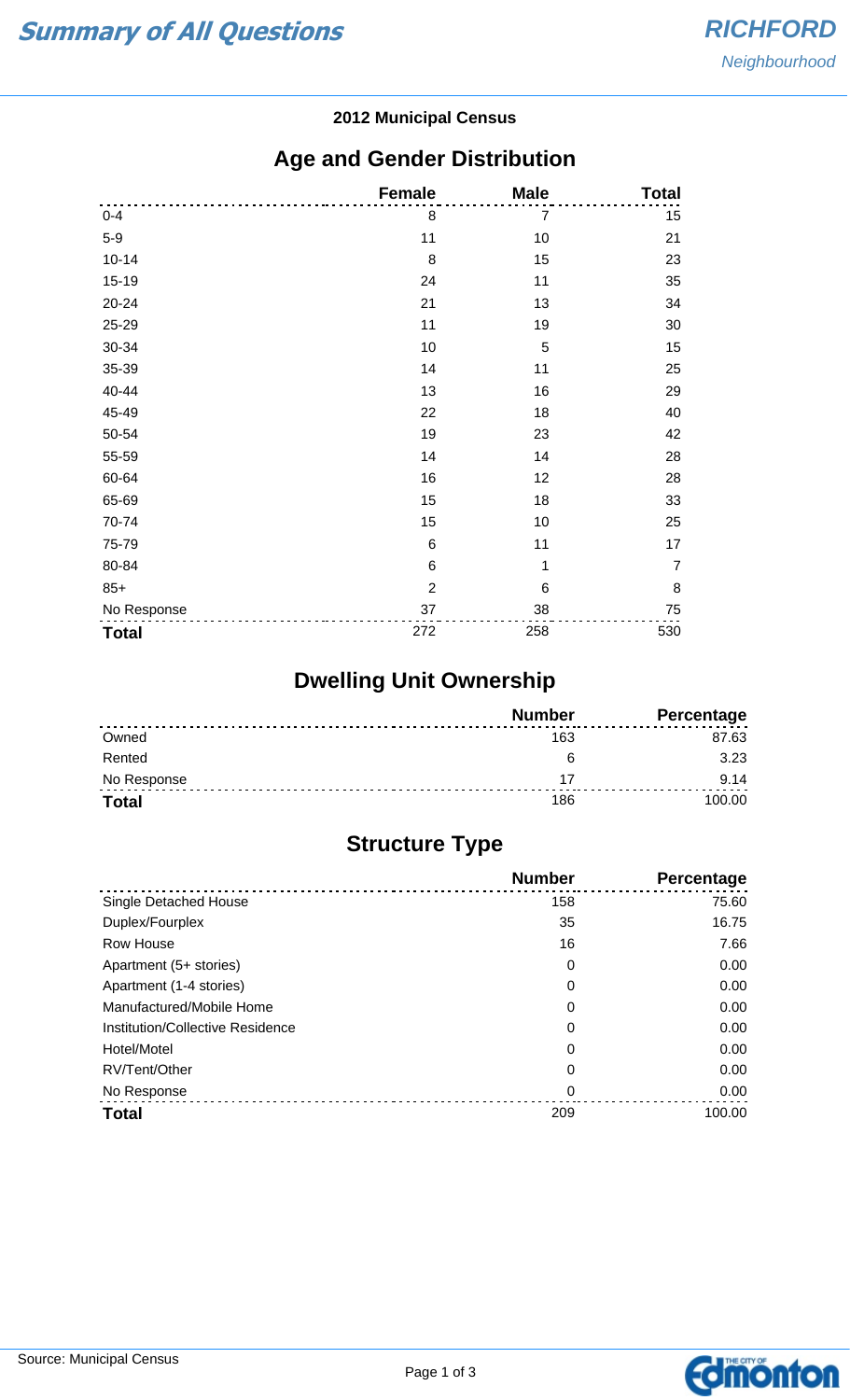## **Dwelling Unit and Property Status**

|                           | <b>Number</b> | Percentage |
|---------------------------|---------------|------------|
| Occupied                  | 186           | 89.00      |
| Unoccupied                | 15            | 7.18       |
| Vacant Lot                | 0             | 0.00       |
| <b>Under Construction</b> | 7             | 3.35       |
| No longer in use          | 1             | 0.48       |
| No Response               | 0             | 0.00       |
| <b>Total</b>              | 209           | 100.00     |

#### **Marital Status**

|                      | <b>Number</b> | Percentage |
|----------------------|---------------|------------|
| Married              | 269           | 50.75      |
| Common-law           | 12            | 2.26       |
| Separated/ divorced  | 12            | 2.26       |
| <b>Never Married</b> | 164           | 30.94      |
| Widowed              | 18            | 3.40       |
| No Response          | 55            | 10.38      |
| <b>Total</b>         | 530           | 100.00     |

## **Employment Status**

|                               | <b>Number</b> | Percentage |
|-------------------------------|---------------|------------|
| Preschool                     | 16            | 3.02       |
| Kindergarten - Gr.6           | 36            | 6.79       |
| Gr.7 - Gr.9                   | 11            | 2.08       |
| Gr.10 - Gr.12                 | 22            | 4.15       |
| <b>Post Secondary Student</b> | 53            | 10.00      |
| Homemaker                     | 23            | 4.34       |
| Employed 0-30 hrs             | 28            | 5.28       |
| Employed 30+ hrs              | 202           | 38.11      |
| Unemployed                    | 2             | 0.38       |
| Retired                       | 85            | 16.04      |
| Permanently unable to work    | 3             | 0.57       |
| Other                         | 0             | 0.00       |
| No Response                   | 49            | 9.25       |
| <b>Total</b>                  | 530           | 100.00     |

# **Term of Residence at this Location**

|                              | <b>Number</b> | Percentage |
|------------------------------|---------------|------------|
| 5 years or more              | 341           | 64.34      |
| 3 years to less than 5 years | 62            | 11.70      |
| 1 year to less than 3 years  | 46            | 8.68       |
| Less than 1 year             | 30            | 5.66       |
| Child less than 1 year       | 3             | 0.57       |
| No Response                  | 48            | 9.06       |
| <b>Total</b>                 | 530           | 100.00     |